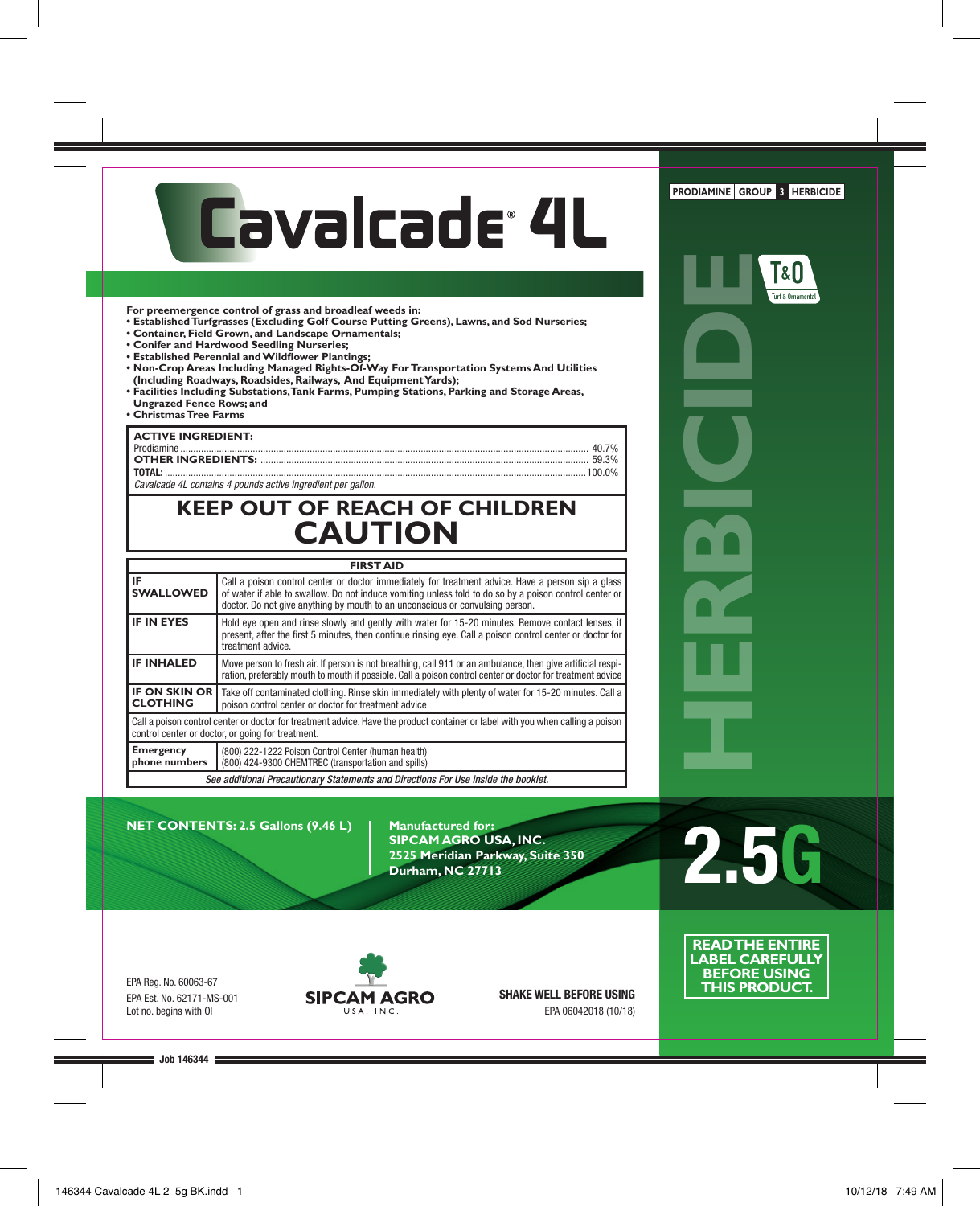# **PRECAUTIONARY STATEMENTS**

# **HAZARDS TO HUMANS AND DOMESTIC ANIMALS**

**CAUTION:** Prolonged or frequently repeated skin contact may cause allergic reactions in some individuals.

# **PERSONAL PROTECTIVE EQUIPMENT (PPE)**

# **All Mixers, Loaders, Applicators, and other handlers must wear:**

- Long-sleeved shirt and long pants
- Shoes plus socks

Follow manufacturer's instructions for cleaning/maintaining PPE. If no such instructions for washables exist, use detergent and hot water. Keep and wash PPE separately from other laundry.

# **ENGINEERING CONTROL STATEMENTS**

When handlers use closed systems or enclosed cabs in a manner that meets the requirements listed in the Worker Protection Standard (WPS) for agricultural pesticides [40 CFR 170.240] (d)(4-6)], the handler PPE requirements may be reduced or modified as specified in the WPS.

**IMPORTANT:** When reduced PPF is worn because a closed system is being used, handlers must be provided with all of the PPF specified above for applicators and other handlers, and have such PPE immediately available for use in an emergency, such as a spill or equipment breakdown.

# **USER SAFETY RECOMMENDATIONS**

#### **Users should:**

- Wash hands before eating, drinking, chewing gum, using tobacco or using the toilet.
- Remove clothing/PPE immediately if pesticide gets inside. Then wash thoroughly and put on clean clothing. If pesticide gets on skin, wash immediately with soap and water.
- Remove PPF immediately after handling this product. Wash the outside of gloves before removing. As soon as possible, wash thoroughly and change into clean clothing.

## **ENVIRONMENTAL HAZARDS**

This product has low solubility in water. At the limit of solubility, this product is not toxic to fish. However, at concentrations substantially above the level of water solubility, it may be toxic to fish. Do not apply directly to water, to areas where surface water is present, or to intertidal areas below the mean high water mark. Drift and runoff from treated areas may be hazardous to aquatic organisms in adjacent sites. Do not contaminate water when disposing of equipment wash water or rinsate.

# **PHYSICAL AND CHEMICAL HAZARDS**

Do not mix or allow to come into contact with oxidizing or reducing agents. Hazardous chemical reactions may occur.

# **DIRECTIONS FOR USE**

It is a violation of Federal law to use this product in a manner inconsistent with its labeling.

Do not apply this product in a way that will contact workers or other persons, either directly or through drift. Only protected handlers may be in the area during application. For any requirements specific to your State or Tribe, consult the agency responsible for pesticide regulation.

# **AGRICULTURAL USE REQUIREMENTS**

Use this product only in accordance with its labeling and with the Worker Protection Standard, 40 CFR Part 170. This Standard contains requirements for the protection of agricultural workers on farms, forests, nurseries, and greenhouses, and handlers of agricultural pesticides. It contains requirements for training, decontamination, notification, and emergency assistance. It also contains specific instructions and exceptions pertaining to the statements on this label about personal protective equipment (PPE) and restricted-entry interval. The requirements in this box only apply to uses of this product that are covered by the Worker Protection Standard. **Do not enter or allow worker entry into treated areas during the restricted-entry interval (REI) of 12 hours.** Exception: If the product is soil-injected or soil-incorporated, the Worker Protection Standard, under certain circumstances, allows workers to enter the treated area if there will be no contact with anything that has been treated.

PPE required for early entry to treated areas that is permitted under the Worker Protection Standard and that involves contact with anything that has been treated, such as plants soil, or water is:

- Coveralls
- Waterproof gloves
- Shoes plus socks

# **NON-AGRICULTURAL USE REQUIREMENTS**

The requirements of this box apply to uses of this product that are **NOT** within the scope of the Worker Protection Standard for agricultural pesticides (40CFR part 170). The "WPS" applies when this product is used to produce agricultural plants on farms, forest or nurseries.

Keep unprotected persons out of treated area until sprays have dried.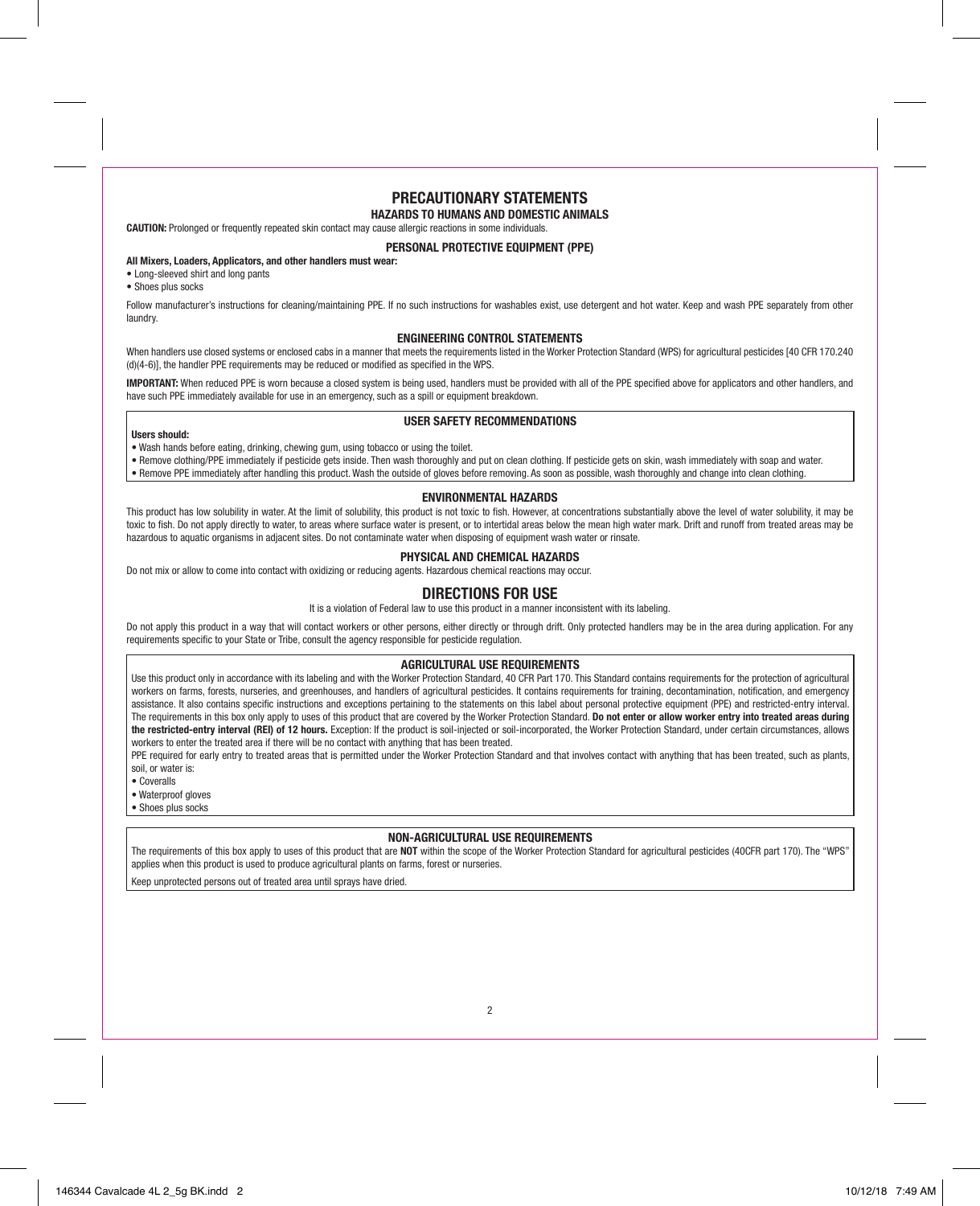#### **PRODUCT INFORMATION**

Cavalcade 4L is a selective preemergence herbicide that provides residual control of many grass and broadleaf weeds in:

- Established Turfgrasses (Excluding Golf Course Putting Greens), Lawns, and Sod Nurseries;
- Container, Field Grown, and Landscape Ornamentals;
- Conifer and Hardwood Seedling Nurseries;
- Established Perennial and Wildflower Plantings;
- Non-Crop Areas Including Managed Rights-Of-Way For Transportation Systems And Utilities (Including Roadways, Roadsides, Railways, And Equipment Yards);
- Facilities Including Substations, Tank Farms, Pumping Stations, Parking and Storage Areas, Ungrazed Fence Rows; and
- Christmas Tree Farms

This product controls susceptible weeds by preventing growth and development of newly germinated weeds. Weed control is most effective when this product is activated by at least 0.5 inch of rainfall or irrigation or shallow incorporation (1-2 inches) before weed seeds germinate and within 14 days following application.

#### **USE RESTRICTIONS**

- **DO NOT** graze or feed livestock forage cut from areas treated with this product.
- **DO NOT** blend this product onto dry fertilizer or any other granular material.
- **DO NOT** apply this product through any type of irrigation system/chemigation unless instructed otherwise in this label.
- **DO NOT** apply aerially.
- **DO NOT** apply to golf course putting greens.

# **RESISTANCE MANAGEMENT**

For resistance management, this product is a Group 3 herbicide. Any weed population may contain or develop plants naturally resistant to this product and other Group 3 herbicides. The resistant biotypes may dominate the weed population if these herbicides are used repeatedly in the same field. Appropriate resistance management strategies should be followed.

To delay herbicide resistance, take one or more of the following steps:

- Rotate the use of this product or other Group 3 herbicides within a growing season sequence or among growing seasons with different herbicide groups that control the same weeds in a field.
- Use tank mixtures with herbicides from a different group if such use is permitted; where information on resistance in target weed species is available, use the less resistance-prone partner at a rate that will control the target weed(s) equally as well as the more resistance-prone partner. Consult your local extension service or certified crop advisor if you are unsure as to which active ingredient is currently less prone to resistance.
- Adopt an integrated weed-management program for herbicide use that includes scouting and uses historical information related to herbicide use and crop rotation, and that considers tillage ( or other mechanical control methods), cultural ( e.g., higher crop seeding rates; precision fertilizer application method and timing to favor the crop and not the weeds), biological (weed-competitive crops or varieties) and other management practices.
- Scout after herbicide application to monitor weed populations for early signs of resistance development. Indicators of possible herbicide resistance include: (1) failure to control a weed species normally controlled by the herbicide at the dose applied, especially if control is achieved on adiacent weeds; (2) a spreading patch of non-controlled plants of a particular weed species; (3) surviving plants mixed with controlled individuals of the same species. If resistance is suspected, prevent weed seed production in the affected area by an alternative herbicide from a different group or by a mechanical method such as hoeing or tillage. Prevent movement of resistant weed seeds to other fields by cleaning harvesting and tillage equipment when moving between fields and planting clean seed.
- If a weed pest population continues to progress after treatment with this product, discontinue use of this product, and switch to another management strategy or herbicide with a different mode of action, if available.
- Contact your local extension specialist or certified crop advisors for additional pesticide resistance-management and/or integrated weed-management recommendations for specific crops and weed biotypes.

# **INTEGRATED WEED PEST MANAGEMENT**

Integrate this product into an overall weed pest management strategy whenever the use of an herbicide is required. Practices known to reduce weed development (tillage, crop competition) and herbicide use (weed scouting, proper application timing, banding) should be followed wherever possible. Consult local agricultural and weed authorities for additional IPM strategies established for your area.

# **CHEMIGATION INSTRUCTIONS – OVERHEAD SPRINKLER IRRIGATION APPLICATION**

Apply this product only through an overhead sprinkler irrigation system. Do not apply this product through any other type of irrigation system. Crop injury, lack of effectiveness, or illegal pesticide residues in the crop can result in non-uniform distribution of treated water. If you have questions about calibration, contact State Extension Service specialists, equipment manufacturers, or other experts.

To avoid injury to foliage, make sure foliage is sufficiently wet before application or adequate irrigation is applied after application. If sprinkler distribution patterns overlap excessively, injury to leatherleaf ferns and other ornamentals may result.

Do not connect an irrigation system (including greenhouse systems) used for pesticide application to public water systems unless pesticide label-prescribed safety devices for public water systems are in place. If necessary, a person knowledgeable of the chemigation system and responsible for its operation, or someone under the supervision of the responsible person, shall shut the system down and make necessary adjustments.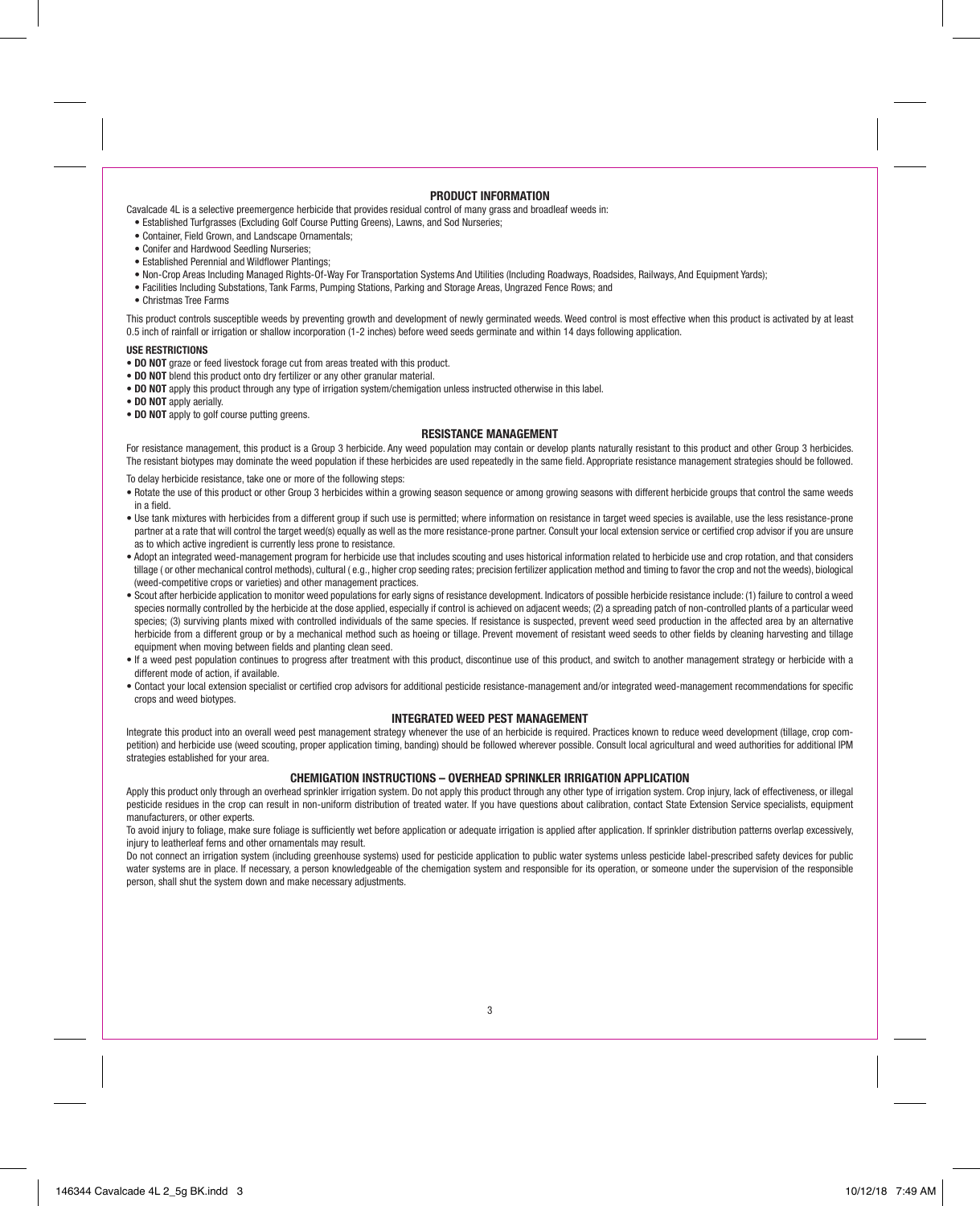## **Operating Instructions**

- 1. The system must contain a functional check-valve, vacuum relief valve, and low-pressure drain appropriately located on the irrigation pipeline to prevent water-source contamination from backflow.
- 2. The pesticide injection pipeline must contain a functional, automatic, quick-closing check-valve to prevent the flow of fluid back toward the injection pump.
- 3. The pesticide injection pipeline must also contain a functional, normally closed, solenoid-operated valve located on the intake side of the injection pump and connected to the system interlock to prevent fluid from being withdrawn from the supply tank when the irrigation system is either automatically or manually shut down.
- 4. The system must contain functional interlocking controls to automatically shut off the pesticide injection pump when the water pump motor stops.
- 5. The irrigation line or water pump must include a functional pressure switch which will stop the water pump motor when the water pressure decreases to the point where pesticide distribution is adversely affected.
- 6. Systems must use a metering pump, such as a positive displacement injection pump (e.g., diaphragm pump or piston pump), effectively designed and constructed of materials that are compatible with pesticides and capable of being fitted with a system interlock.
- 7. Do not apply when wind speed favors drift beyond the area intended for treatment.
- 8. Prepare a mixture with a minimum of 20 parts of water to 1 part herbicide(s) and inject this mixture into the overhead system, Injecting a larger volume of a more dilute mixture per hour will usually provide more accurate calibration of metering equipment. Maintain sufficient agitation to keep the herbicide in suspension.
- 9. Before injecting this product into the system, run the irrigation system long enough to wet the foliage, then inject the suspension mixture in the pesticide supply tank in 1 inch of irrigation water. After the application is complete, continue the irrigation until all residues are washed off the foliage.

**Use Precautions for chemigation applications:** Where sprinkler distribution patterns do not overlap sufficiently, unacceptable weed control may result. Where sprinkler distribution patterns overlap excessively, crop injury may result.

# **MIXING CAVALCADE 4L ALONE**

This product must be mixed thoroughly in the spray tank to ensure uniform application. Follow these steps.

- Fill the spray tank ¼ full with clean water only.
- Start agitation and check to ensure it is working properly.
- For tank mixing instructions, refer to the section "**Mixing Order for Tank Mixtures**".
- Maintain vigorous agitation in the spray tank before and during the application. This will ensure a well-mixed spray suspension. If this product was mixed with fertilizer in the spray tank, the fertilizer may aid resuspension if agitation is disrupted. However, it is recommended that the entire tank be used before stopping agitation.
- A spray colorant may be used with this product to mark areas as they are treated. This will improve application accuracy by minimizing swath skips and overlaps.
- Thoroughly clean the sprayer after use by flushing the system with water containing a detergent.

Refer to the **Pesticide Disposal** section of this label for waste disposal. Do not allow spray suspension to dry in the tank.

## **TANK MIXING CAVALCADE 4L**

It is the pesticide user's responsibility to ensure that all products are registered for the intended use. Read and follow the applicable restrictions and limitations and directions for use on all product labels involved in tank mixing. Users must follow the most restrictive directions for use and precautionary statements of each product in the tank mixture.

This product may be tank mixed with certain other EPA-registered herbicides to provide a broader spectrum of weed control or to control emerged weeds. Tank mixes are permitted only in states where the tankmix partner(s) are registered for the application site and the turf and ornamental species listed.

Before tank mixing pesticides, test compatibility by mixing the products. in a small container first. See the Compatibility Test section.

# **COMPATIBILITY TEST**

Before mixing this product with other pesticides in the spray tank, test for compatibility by mixing all components (carrier and pesticide products) in an appropriate container in proportionate quantities. For example, 1 qt. would be 1/100 the volume of a 25 gals./A spray rate. At 1.0 lb./A, the rate of this product would be proportional to 6 ml per quart. Add approximately 1 teaspoon to a quart of water. (See following table.)

#### **Amount of Component to Add to One Quart of Spray Carrier**

**(Assuming Carrier Volume of 25 gals./A)**

|                                 | <b>Rate Per</b>   | <b>Level Teaspoons</b> |     |
|---------------------------------|-------------------|------------------------|-----|
| <b>Component Formulations</b>   | Acre              | 1,000 Sq. Ft.          |     |
| Cavalcade 4L                    | 21.0 fl.oz.       | $0.5$ fl.oz.           | 1.0 |
| Dry Tank Mix Partners           | 1.0 <sub>lb</sub> | $0.4$ fl.oz.           | l.5 |
| <b>Liquid Tank Mix Partners</b> | $1.0$ pt.         | $0.4$ fl.oz.           | 0.5 |

If components do not ball-up or form flakes, sludge, gels, oily films, or layers, then the mixture is compatible. Let the mixture stand for 15 minutes. Incompatibility will usually occur within 5 minutes after mixing. If components are not compatible, use a compatibility agent and rerun the test to determine if the mixture is suitable. If the components are still not compatible, do not tank mix.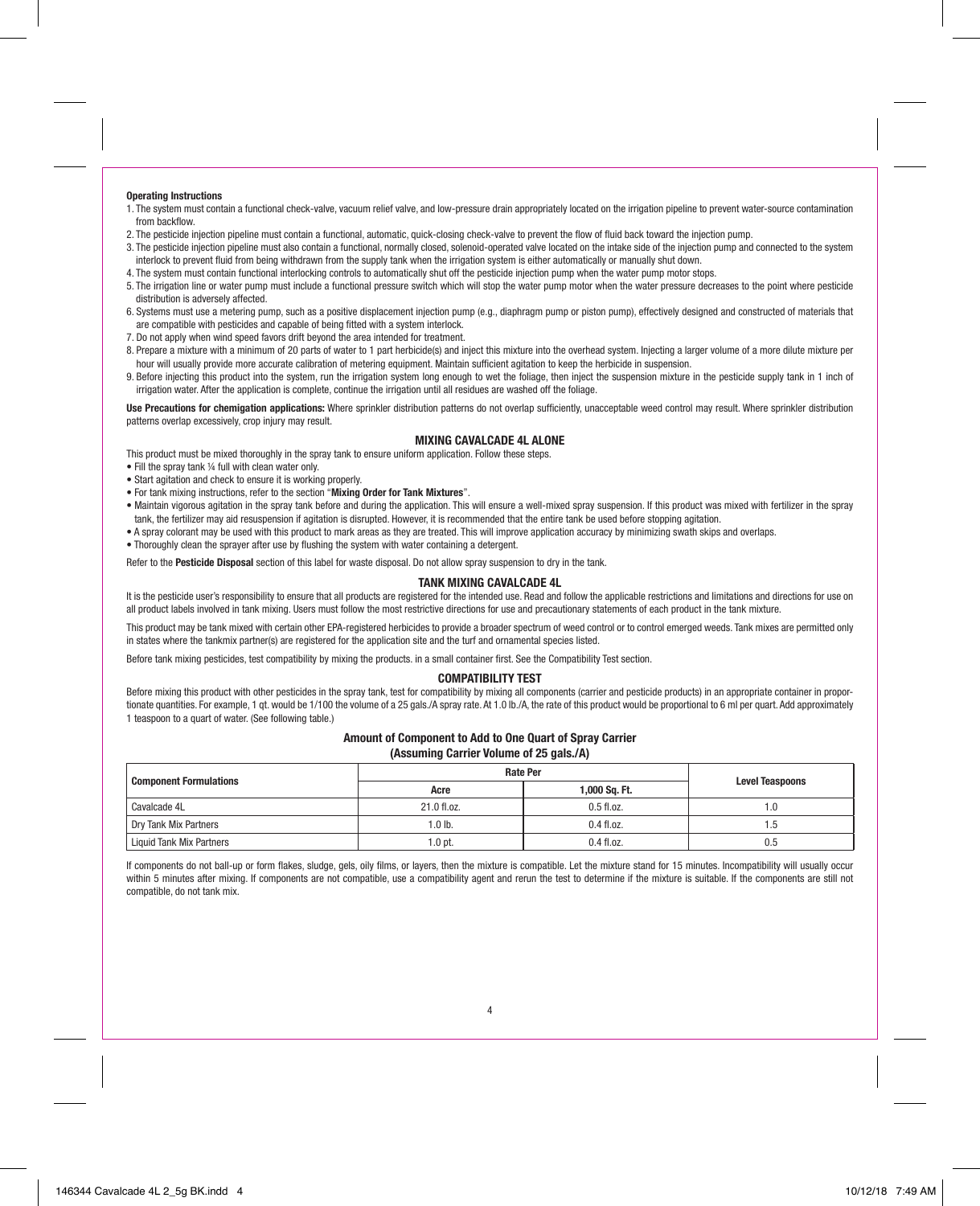# **MIXING ORDER FOR TANK MIXTURES**

When mixing this product with other components (carrier and partner pesticide products), allow products to completely dissolve between steps. Maintain agitation throughout mixing and application of the mixture.

Add the products to the spray tank in the following order:

- 1. Add products packaged in water-soluble bags first. Agitate the tank mixture. Allow the water-soluble bags to completely dissolve and the products to disperse before adding any other tank-mix partners.
- 2. Then add water-dispersible granules (WDG or WG formulations) and wettable powders (WP formulations). Add wettable powders to the tank as agitation continues. Allow the product to disperse completely before other products are added.
- 3. Add spray adjuvants and spray markers. Read the adjuvant's label first and use only those adjuvants approved for application for the approved uses. For applications where an adjuvant will be used, it is recommended to select one that meets the standards of the Council of Producers and Distributors of Agrotechnology (CPDA) adjuvant certification.
- 4. Add Cavalcade 4L, other flowable liquids (FL) or suspension concentrates (SC).
- 5. Add emulsifiable concentrates (EC) last.

# **APPLICATION INSTRUCTIONS**

Apply this product in a minimum of 20 gals./A (0.5 gal./1,000 sq. ft.) of carrier (water and/or fluid fertilizer) using a calibrated, low-pressure sprayer with 50-mesh or coarser screens. A broadcast boom or handheld wand designed for herbicide application will provide the best results. Select nozzle pressure and gallonage to provide complete coverage.

## **EQUIVALENT MEASUREMENTS FOR CAVALCADE 4L**

| Rate<br>(fl.oz./A) | Rate<br>$(f1.0z. / 1,000$ sq. ft) | Approximate Equivalent -<br>Tablespoons/1,000 sq. ft. |
|--------------------|-----------------------------------|-------------------------------------------------------|
| $\sim$<br>٠        | 0.5                               | 1.0                                                   |
| 31                 |                                   | 1.5                                                   |
| 42                 | 1.0                               | 2.0                                                   |
| 48                 | 1.7                               | 2.25                                                  |

# **SPECIFIC USE DIRECTIONS ESTABLISHED TURF**

This product is a selective preemergence herbicide that, when properly applied, will control certain grass and broadleaf weeds in established turfgrasses including:

- Golf courses **excluding** putting greens
- Lawns
- Sod nurseries

The maximum amount of this product that may be applied per year is given for each turfgrass species in the **Annual Use Rates** section of this label.

For optimum weed control, this product should be activated by at least 0.5 inch of rainfall or irrigation before weed seeds germinate and within 14 days following application. See the map below for approximate crabgrass seed germination dates.

# **CRABGRASS SEED GERMINATION DATES**

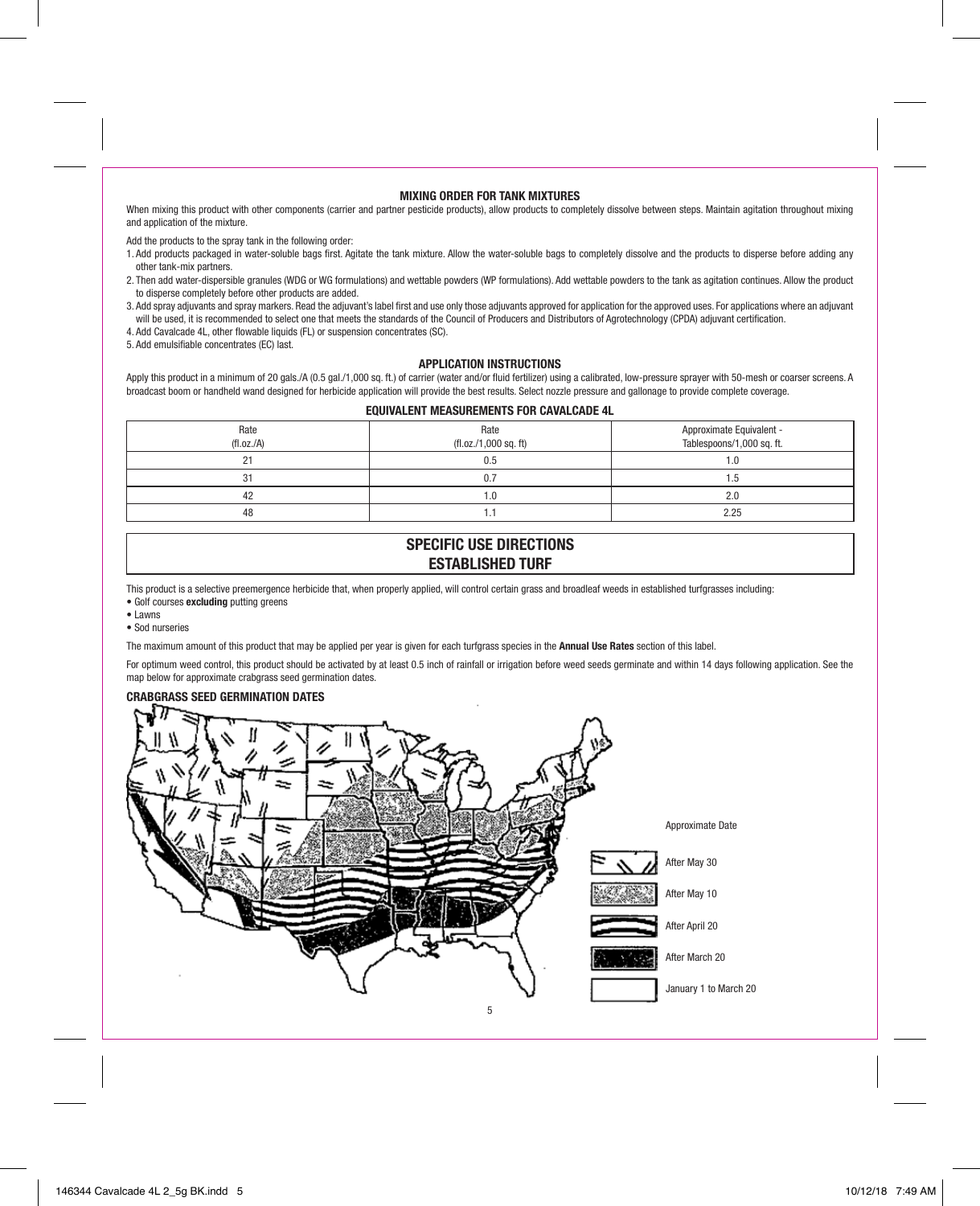## **Use Restrictions - Turfgrass: Golf Courses, Lawns, and Sod Nurseries**

- **DO NOT** apply this product to areas where dichondra, colonial bentgrass, velvet bentgrass or annual bluegrass (*Poa annua*) are desirable species.
- **DO NOT** cut (harvest) treated sod before 90 days after application. To avoid turfgrass injury, do not apply to newly set sod until the sod has rooted and exposed edges have filled in.
- To avoid turfgrass injury, **DO NOT** apply this product to turf stressed by conditions such as drought, low fertility, or pest damage.
- **DO NOT** apply this product to golf course putting greens.
- If you consistently mow creeping bentgrass at a height of less than 0.5 inch, **DO NOT** apply this product.

# **Use Precautions - Turfgrass: Golf Courses, Lawns, and Sod Nurseries**

• Disturbing the herbicide barrier with cultural practices such as disking may result in reduced weed control.

# **APPLICATION TIMING AND RATE**

Apply this product as a single application or in sequential applications to control weeds germinating throughout the year. All applications must be made before target weeds germinate because this product will not control weeds that have already emerged.

The amount of this product to apply depends upon:

- The length of residual weed control desired (the higher the application rate, the longer the control),
- Turf species,
- Maximum amount which can be applied to the turf species per calendar year. (See the next 2 tables.)

# **LENGTH OF CRABGRASS CONTROL \***

|                          | <b>Months</b> |  |  |  |  |  |  |
|--------------------------|---------------|--|--|--|--|--|--|
| Cavalcade 4L (fl. oz./A) |               |  |  |  |  |  |  |
| 10                       |               |  |  |  |  |  |  |
| 16                       |               |  |  |  |  |  |  |
| n.                       |               |  |  |  |  |  |  |
| 24                       |               |  |  |  |  |  |  |
| 26                       |               |  |  |  |  |  |  |
|                          |               |  |  |  |  |  |  |

\*Length of control varies by region. This table is an average for planning purposes.

# **ANNUAL USE RATES**

This product can be applied to the turfgrass species listed in the following table.

**Restriction: DO NOT** apply more than the highest rate listed for each species in a calendar year.

# **MAXIMUM APPLICATION RATE OF CAVALCADE 4L PER CALENDAR YEAR BY TURF SPECIES**

| <b>Turf Species</b>                                                                                                                                                                  | Fl. 0z. Product/A      | Fl. 0z. Product / 1,000 Sq. Ft. |
|--------------------------------------------------------------------------------------------------------------------------------------------------------------------------------------|------------------------|---------------------------------|
| Bermudagrass <sup>2</sup><br>Bahiagrass<br>Centipedegrass<br>Kikuyugrass<br>Seashore Paspalum<br>St. Augustinegrass <sup>3</sup><br>Tall Fescue (including turf-type)<br>Zoysiagrass | $21 - 48$ <sup>1</sup> | $0.5 - 1.1$                     |
| Buffalograss<br><b>Kentucky Bluegrass</b><br>Perennial Ryegrass                                                                                                                      | $10 - 301$             | $0.23 - 0.70$                   |
| Fine Fescue                                                                                                                                                                          | $10 - 24$ <sup>1</sup> | $0.23 - 0.55$                   |
| Creeping Bentgrass (0.5 inch or more in height <sup>4</sup> )                                                                                                                        | $10 - 21$ <sup>1</sup> | $0.23 - 0.48$                   |

<sup>1</sup> This product may be applied more than once a year as long as the total amount applied is not greater than the maximum application rate for each turf species. All applications must be made before weed seeds germinate.

<sup>2</sup> May be used on newly sprigged or plugged bermudagrass at rates not to exceed 17 fl.oz./A (0.39 fl.oz./1,000 sq. ft.). Newly sprigged or plugged bermudagrass stolon rooting may be temporarily inhibited.

<sup>3</sup> Use an initial rate of 16-32 fl.oz./A per application.

<sup>4</sup> To avoid grass injury, do not apply this product to creeping bentgrass mowed at less than 0.5 inch in height.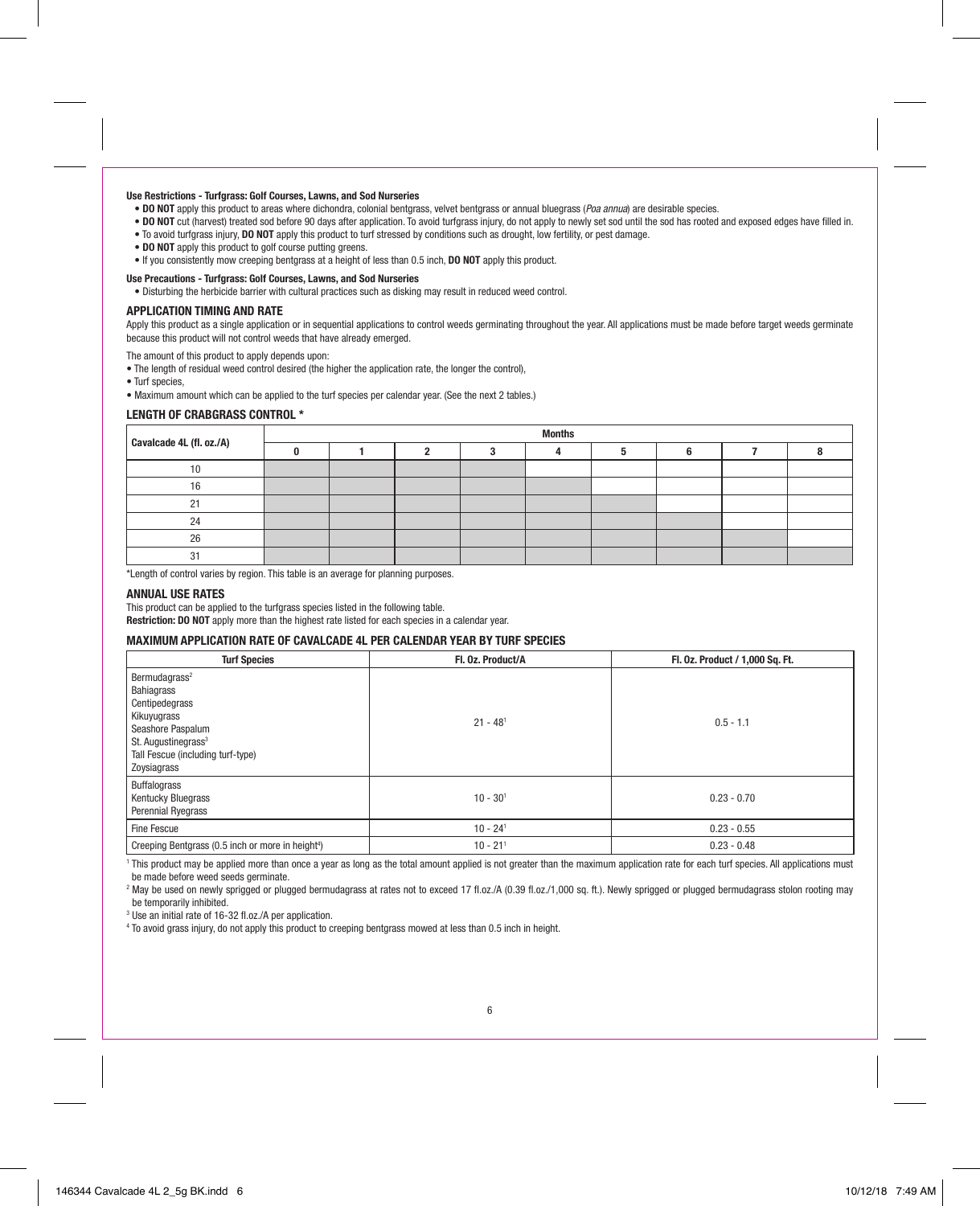# **WEEDS CONTROLLED**

| Barnyardgrass                              | Henbit <sup>2</sup>              | Purslane, Common               |
|--------------------------------------------|----------------------------------|--------------------------------|
| Bluegrass, Annual (Poa annua) <sup>1</sup> | Itcharass                        | Puslev, Florida                |
| Carpetweed                                 | Johnsongrass (from seed)         | Rescuegrass <sup>4</sup>       |
| Chickweed, Common <sup>2</sup>             | Junglerice                       | Shepherdspurse <sup>2</sup>    |
| Chickweed. Mouseear (from seed)            | Knotweed <sup>2</sup>            | Signalgrass, Broadleaf         |
| Crabgrass (Large, Smooth) <sup>3</sup>     | Kochia                           | Speedwell, Persian             |
| Crowfootgrass                              | Lambsquarters, Common            | Sprangletop                    |
| Cupgrass <sup>5</sup>                      | Lovegrass                        | Spurge, Prostrate              |
| Foxtails, woolv <sup>5</sup>               | Panicum. (Texas, Fall, Browntop) | Witchgrass                     |
| Goosegrass, annual <sup>5</sup>            | Piaweed                          | Woodsorrel, Yellow (from seed) |

<sup>1</sup>In those areas where *Poa annua* is a winter annual, apply this product (see rate table) in August or September to established, non-overseeded turf before *Poa annua* seeds germinate. These timings are approximate. Consult State Extension Service for more specific timing for your area. Also see the section of this label "*Poa annua* Control in Established Bermudagrass Overseeded with Perennial Ryegrass (AZ, CA, NV, and TX Only)".

 $^{2}$ To control this weed, apply this product in late summer, fall, or winter before weeds germinate.

3 Fall Applications for Spring Crabgrass Control in Cool-Season Grasses: In those areas where the ground freezes in the winter, this product can be applied in the fall at rates of 21-24 fl.oz./A after soil temperatures fall below 50°F, but before the ground freezes. This application will control crabgrass the following spring. 4 Suppression only.

5 In many areas a single application of 21-48 fl.oz./A of this product will control goosegrass. However, under heavy goosegrass pressure and/or an extended growing season, weed control will be most effective by making an initial application of 21-26 fl.oz./A followed by a second application 60-90 days later. Note: Do not exceed the maximum rate for the turf species listed in the Maximum Application Rates Table.

# **CAVALCADE 4L AFTER OVERSEEDING TURF**

Injury to desirable seedlings is likely if this product is applied before the secondary roots of seedlings are in the second inch of soil, not thatch plus soil. To reduce the potential to injure overseeded turf, wait 60 days after seeding or until after the second mowing, whichever is longer, before applying this product.

# **WHEN TO OVERSEED AFTER APPLICATION – ALL STATES\***

This product will inhibit the development of turfgrass species overseeded too soon after application. Follow rates and intervals in the table below for best overseeding/reseeding results.

\*Note: See exceptions for "*Poa annua* Control in Established Bermudagrass Overseeded with Perennial Ryegrass" below.

| <b>Amount of CAVALCADE 4L</b> |              | Interval (Months Before Overseeding)* |       |
|-------------------------------|--------------|---------------------------------------|-------|
| Fl. 0z. Product/A             | <b>North</b> | <b>Transition</b>                     | South |
| 16                            |              |                                       |       |
|                               |              |                                       |       |
| 24                            |              |                                       |       |
| 26                            |              |                                       |       |
| 21                            |              |                                       |       |
| 36                            |              |                                       |       |
| 42                            |              |                                       | 10    |
| 48                            |              |                                       |       |

# **POA ANNUA CONTROL IN ESTABLISHED BERMUDAGRASS OVERSEEDED WITH PERENNIAL RYEGRASS (AZ, CA, NV, AND TX ONLY)**

Use on golf courses (excluding golf course putting greens), lawns, and sod nurseries when overseeding with perennial rye grass (Minimum seeding rate of 350 lbs./A).

| <b>Amount to Apply</b>  | <b>When to Apply</b>                                                                                                                                                                                                    | <b>Expected Control</b>                                                                                                    | <b>Use Instructions</b>                                                                                                                                                                                            |
|-------------------------|-------------------------------------------------------------------------------------------------------------------------------------------------------------------------------------------------------------------------|----------------------------------------------------------------------------------------------------------------------------|--------------------------------------------------------------------------------------------------------------------------------------------------------------------------------------------------------------------|
| 12 to 21 fl. oz./ $A^*$ | <b>First Application:</b><br>6 to 8 weeks <b>BEFORE</b> ryegrass<br>overseeding.<br><b>Second Application:</b><br>4 to 8 weeks AFTER overseeding or when<br>perennial ryegrass roots are in the second<br>inch of soil. | <b>First application</b><br>for 70% or greater control for Poa annua.<br><b>Second application</b><br>may enhance control. | Some seedling mortality and temporary<br>reduction in root growth of new seedlings<br>may occur. To reduce the potential for seed-<br>ling mortality, maintain a moist seedbed<br>with light, frequent irrigation. |
|                         |                                                                                                                                                                                                                         |                                                                                                                            |                                                                                                                                                                                                                    |

#### **USE RESTRICTIONS:**

• Make no more than 2 applications per year for this use, and do not exceed a total of 27 fl. oz./A per year.

• Do not make a second application if any injury to the ryegrass is observed after the first application.

• Do not make a second application unless the product was first applied before overseeding.

\*The amount of this product to apply depends on: the length of residual control desired (the higher the application rate, the longer the control). **Note:** The higher the rate, the greater the potential for seedling mortality.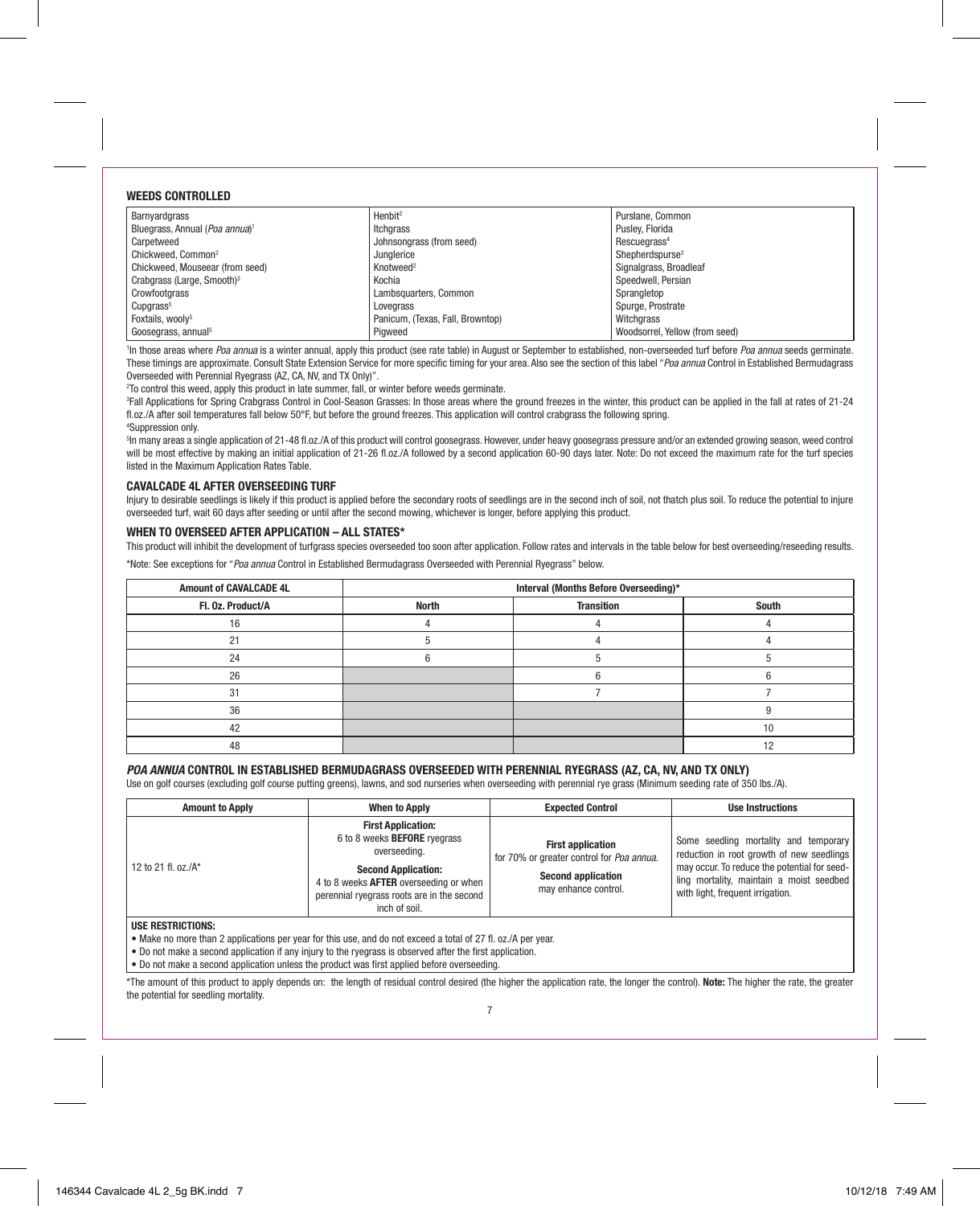# **CONTROL OF POA ANNUA IN PERENNIAL RYEGRASS OVERSEEDINGS (AL, LA, GA, MS, NC, SC, AND TN ONLY)**

Use on golf courses (excluding golf course putting greens) when overseeding with perennial rye grass only (minimum seeding rate of 350 lbs./A.)

| <b>Amount to Apply</b>       | <b>When to Apply</b>                          | <b>Expected Control</b> | <b>Use Instructions</b>                                                                                                                                                                                              |
|------------------------------|-----------------------------------------------|-------------------------|----------------------------------------------------------------------------------------------------------------------------------------------------------------------------------------------------------------------|
| 12 to 21 fl. oz./ $A^*$      | 8-10 weeks <b>before</b> ryegrass overseeding | 70% or greater          | To maximize seedling establishment, use<br>lower rate and/or the maximum time inter-<br>val before overseeding. To maximize Poa<br>annua control, use higher rate and shorter<br>l time interval before overseeding. |
| $ - - - - - - - - - - - - -$ |                                               |                         |                                                                                                                                                                                                                      |

# **USE PRECAUTIONS:**

- Some seedling mortality and temporary reduction in root growth of new seedlings may occur.
- To reduce the potential for seedling mortality, maintain a moist seedbed with light, frequent irrigation.

# **SPECIFIC USE DIRECTIONS ORNAMENTALS (CONTAINER, FIELD AND LANDSCAPE GROWN, INCLUDING CHRISTMAS TREE FARMS), RIGHTS-OF-WAY, GROUNDS OF UTILITIES, AND UNGRAZED FENCE ROWS**

This product is registered for preemergence control of grass and broadleaf weeds in:

- Container, Field Grown, and Landscape Ornamentals;
- Conifer and Hardwood Seedling Nurseries;
- Established Perennial and Wildflower Plantings;
- Non-Crop Areas Including Managed Rights-Of-Way for Transportation Systems And Utilities (Including Roadways, Roadsides, Railways, And Equipment Yards);
- Facilities Including Substations, Tank Farms, Pumping Stations, Parking and Storage Areas, Ungrazed Fence Rows; and
- Christmas Tree Farms

# **APPLICATION, TIMING, AND INFORMATION**

1. This product will not control emerged weeds.

- 2. May be applied to newly-transplanted and established ornamentals as a broadcast or over-the-top spray.
- 3. Is most effective when applied to soil free of clods, weeds, and debris such as leaves and mulch.
- 4. Is most effective when the product is activated in the soil before weed seeds germinate and within 14 days after application.
- 5. Is activated when the treated area receives at least 0.5 inch of irrigation or rainfall, or shallow (1 to 2 inches) mechanical incorporation.

# **PRECAUTIONS**

To reduce injury potential:

- 1. Direct application of this product to rapidly growing tissue or buds may injure· desirable plants. In the spring when buds are rapidly growing and expanding, over-the-top application of this product may injure new growth of desirable plants, however, these effects are temporary. To reduce the possibility of injury at this time, wait to apply this product over the top of newly emerged vegetation until it has hardened off, unless your experience indicates that the ornamental plant will not be injured by the over-the-top application.
- 2. After application immediately apply overhead irrigation to the foliage to wash this product from plant surfaces onto soil (watering the foliage of plants before application may improve the washing process).

# **ORNAMENTAL AND CHRISTMAS TREE FARMS**

# **APPLICATION RATES**

| Amount to Apply (Broadcast)* | <b>When to Apply</b>                     | <b>Comments/Instructions</b>                                        |
|------------------------------|------------------------------------------|---------------------------------------------------------------------|
| $21 - 48$ fl.oz./A           | In fall or spring before weeds germinate | Use the higher rate for longer control. This product may be applied |
|                              | or after weeds are removed.              | more than once per year as long as the total amount of product      |
| 0.5-1.1 fl.oz./1.000 sq. ft. |                                          | applied does not exceed 48 fl.oz./A per year.                       |

\*NOTE: For band application, calculate amount per acre:

| Band width (inches) | broadcast rate | amount to apply/acre of field |
|---------------------|----------------|-------------------------------|
| Row width (inches)  |                |                               |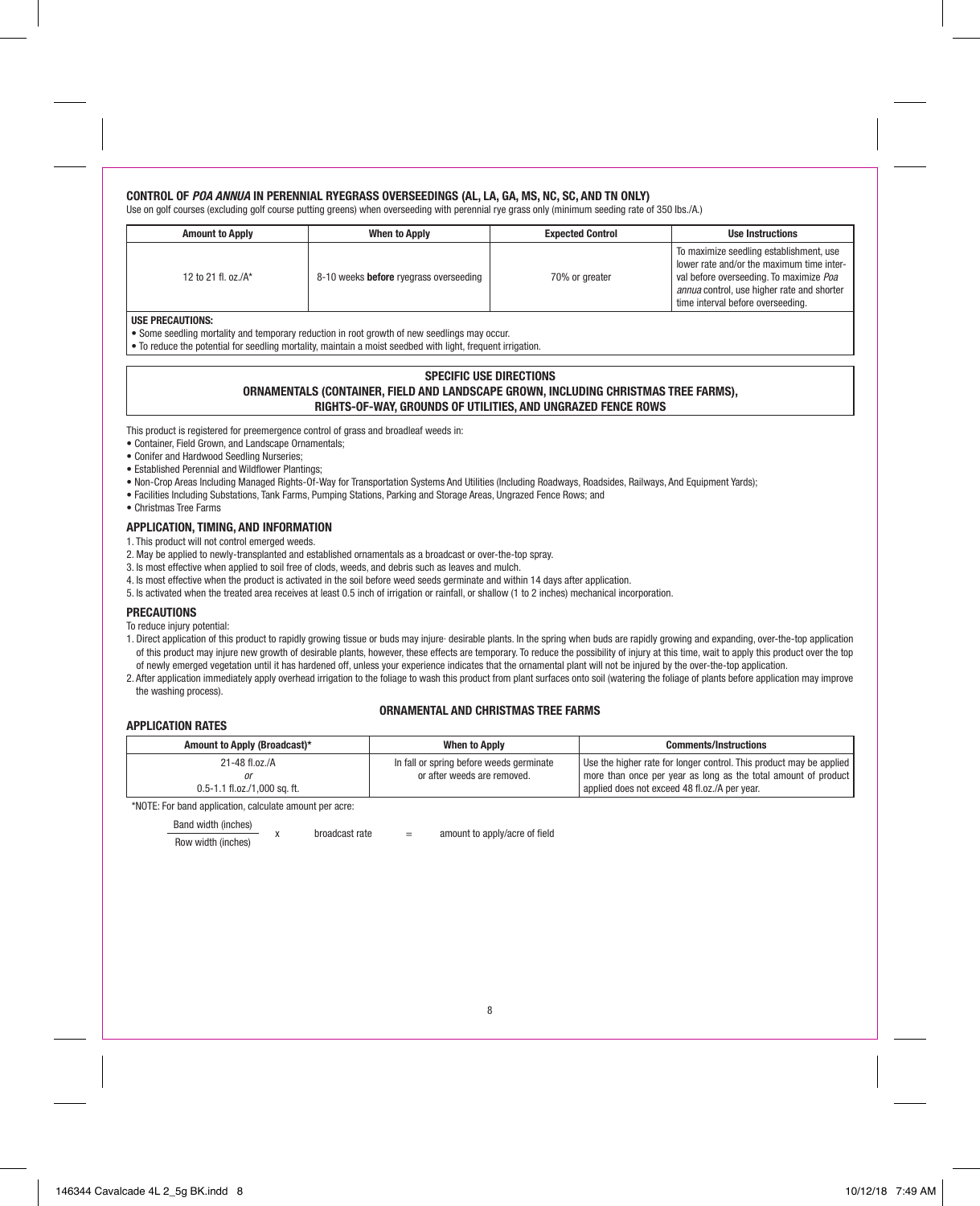# **APPLICATION SITES AND INSTRUCTIONS**

| <b>Site</b>                                                        | <b>Application Instructions</b>                                                                                                                                                                                                                                                                                |
|--------------------------------------------------------------------|----------------------------------------------------------------------------------------------------------------------------------------------------------------------------------------------------------------------------------------------------------------------------------------------------------------|
| Newly-Transplanted Container<br>or Field Nursery Stock             | • Delay application until soil has settled around transplants.<br>• Water transplants thoroughly before application.<br>• Apply after cuttings form roots and are established.<br>• To avoid inhibition of the tissue union, apply before budding/grafting or after buds/grafts have taken.                    |
| Established Container, Field Nursery Stock,<br>or Landscape Plants | • Apply at any time as a broadcast, over-the-top, or directed spray.                                                                                                                                                                                                                                           |
| Landscape (or Ornamental) Plantings                                | • Apply as a broadcast, over-the-top, or as a directed spray.<br>. Delay applications to newly transplanted ornamentals until soil has settled around transplants.                                                                                                                                             |
| Bare Ground Application for Container Placement                    | • Apply to soil (including mulch, gravel, wood chips, or other permeable base) upon which containerized ornamentals are placed.<br>• After this product is applied, perform shallow cultivation or hand weeding only, to avoid disturbing the herbicide barrier.                                               |
| In Shadehouses and Uncovered Polyhouses                            | • After this product is applied, uncovered polyhouses must remain open for at least 7 days and ornamentals must receive 2<br>irrigations totaling at least 0.5 inch of water before covering.                                                                                                                  |
| Ornamental Bulbs and<br>Perennial Wildflower Plantings             | . This product may be applied to bulbs or perennial wildflower species listed in the section. Apply before or after bulbs emerge<br>but before bulbs bloom and weeds emerge.<br>• In wildflowers, a post-emergence herbicide labeled for wildflowers may be needed to control weeds that have already emerged. |

# **TANK MIXTURES FOR USE ON CONTAINER, FIELD GROWN AND LANDSCAPE ORNAMENTALS**

It is the pesticide user's responsibility to ensure that all products are registered for the intended use. Read and follow the applicable restrictions and limitations and directions for use on all product labels involved in tank mixing. Users must follow the most restrictive directions for use and precautionary statements of each product in the tank mixture.

This product may be tank mixed with other registered herbicides listed on this label to provide a broader spectrum of weed control or to control emerged weeds. Tank mixes with this product are for use only in states where the tank-mix partner(s), application site and intended use pattern are registered.

Follow the label directions of the tank-mix partner(s) for application rates, timing, weeds controlled, tolerant ornamentals, and specific use precautions and/or restrictions.

Before combining a tank-mix partner in the spray tank, test for compatibility as described on this label.

# **TANK-MIX PARTNERS FOR CAVALCADE 4L ON ORNAMENTALS**

| <b>Active Ingredient</b>              | <b>Precautions/Instructions</b>                                                                                                                                                                                                                                                                                                                                            |
|---------------------------------------|----------------------------------------------------------------------------------------------------------------------------------------------------------------------------------------------------------------------------------------------------------------------------------------------------------------------------------------------------------------------------|
| Oxyfluorfen<br>(use on conifers only) | Mix with oxyfluorfen with this product for post-emergence control of certain broadleaf weeds including malva and filaree.                                                                                                                                                                                                                                                  |
| Isoxaben, Simazine, S-metolachlor     | See product labels for weed spectrum and tolerant ornamentals.                                                                                                                                                                                                                                                                                                             |
| Glyphosate, Glufosinate               | These nonselective tank mix herbicides control many emerged annual broadleaves and grasses.                                                                                                                                                                                                                                                                                |
|                                       | Take extreme care to prevent tank mixtures with these partner products from contacting the foliage and stems of turfgrass, trees,<br>shrubs, or other desirable vegetation because desirable vegetation may be severely injured or killed. Apply these tank mixtures as a<br>directed spray and use a shield to prevent spray from contacting foliage of desirable plants. |
|                                       | Following instructions on the tank mix partner's label, delay irrigation of the treated area to allow time for the herbicide to be absorbed<br>by weed foliage.                                                                                                                                                                                                            |

# **TOLERANT ORNAMENTAL SPECIES**

This product will not harm most trees, shrubs, vines and flowers.

The species listed in the **TOLERANT ORNAMENTAL SPECIES – ALL STATES** table below are tolerant to prodiamine.

This product may be applied, except in CA, to the species listed in the table entitled **TOLERANT ORNAMENTAL SPECIES/VARIETIES - ALL STATES EXCEPT CA**.

This product may be applied over the top of the listed species. The species that are not tolerant to prodiamine when grown in containers are indicated.

When plants are under stress (such as heat, drought, or frost damage), some cultivars of listed plants may be sensitive to this product.

# **TOLERANT ORNAMENTAL SPECIES - ALL STATES**

| <b>Scientific Name</b> | <b>Common Name</b>                          |
|------------------------|---------------------------------------------|
| Abies spp.**           | Fir species** (Balsam, Fraser, Noble, etc.) |
| Acer palmatum          | Japanese Maple                              |
| Acer platanoides       | Norway Maple                                |
| Actinidia chinensis*   | Kiwi*                                       |
| Agapanthus africanus   | Lily-of-the-Nile (African Lily)             |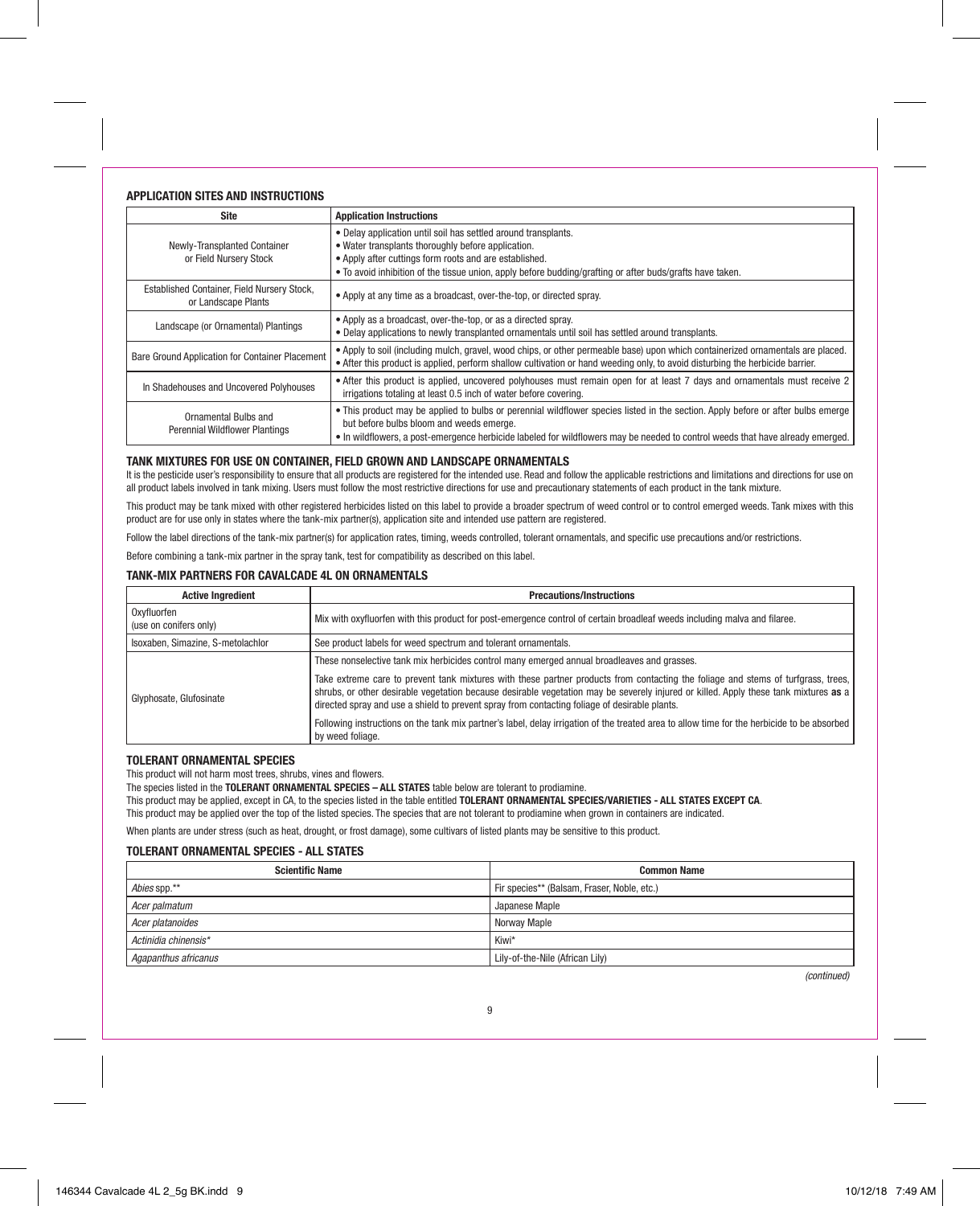# **TOLERANT ORNAMENTAL SPECIES - ALL STATES (cont.)**

| <b>Scientific Name</b>        | <b>Common Name</b>                         |
|-------------------------------|--------------------------------------------|
| Arctostaphylos densiflora     | Vine Hill Manzanita                        |
| Arctotheca calendula          | Cape Weed                                  |
| Aucuba japonica               | Japanese Aucuba                            |
| Berberis gladwynensis         | Barberry                                   |
| Berberis julianae             | Wintergreen Barberry                       |
| Berberis mentorensis          | <b>Mentor Barberry</b>                     |
| Berberis thunbergii           | Japanese Barberry                          |
| Berberis verruculosa          | <b>Warty Barberry</b>                      |
| <b>Buxus microphylla</b>      | Japanese Boxwood                           |
| Callistemon viminalis         | Weeping Bottlebrush                        |
| Calluna vulgaris              | Scotch Heather                             |
| Carpobrotus edulis            | Hottentot Fig (Ice Plant)                  |
| Cassia artemisioides          | <b>Feathery Cassia</b>                     |
| Ceanothus rigidus             | <b>Wild Lilac</b>                          |
| Chamaecyparis pisifera        | <b>False Cypress</b>                       |
| Cleyera japonica              | Cleyera                                    |
| Citrus spp.*                  | Citrus species*                            |
| Cornus florida                | <b>Flowering Dogwood</b>                   |
| Cornus stolonifera            | American Dogwood                           |
| Cortaderia selloana           | Pampas Grass                               |
| Cotoneaster apiculatus        | <b>Cranberry Cotoneaster</b>               |
| Cotoneaster buxifolius        | Cotoneaster                                |
| Cotoneaster dammeri           | <b>Bearberry Cotoneaster</b>               |
| Cotoneaster microphyllus      | Rockspray Cotoneaster                      |
| Crataegus spp.                | Hawthorne                                  |
| <b>Cupressus sempervirens</b> | <b>Italian Cypress</b>                     |
| Delosperma alba               | White Trailing Ice Plant                   |
| Dodonaea viscosa              | Hop Bush                                   |
| Elaeagnus pungens             | Silverberry                                |
| Euonymus fortunei             | Wintercreeper                              |
| Euonymus japonica             | Japanese Spindle Tree (Evergreen Euonymus) |
| Euonymus kiautschovica        | <b>Spreading Euonymus</b>                  |
| Fatsia japonica               | Japanese Aralia                            |
| Forsythia intermedia          | Border Forsythia                           |
| Forsythia viridissima         | Greenstem Forsythia                        |
| Gardenia jasminoides          | Gardenia, Cape-Jasmine                     |
| Gladiolus spp.**              | Gladiolus species**                        |
| Hedera helix                  | English Ivy                                |
| Hibiscus**                    | Rose of Sharon**                           |
| Hibiscus Rosa-sinensis**      | Chinese Hibiscus**                         |
| llex cornuta**                | Chinese Holly**                            |
| llex crenata                  | Japanese Holly                             |
| llex opaca                    | American Holly                             |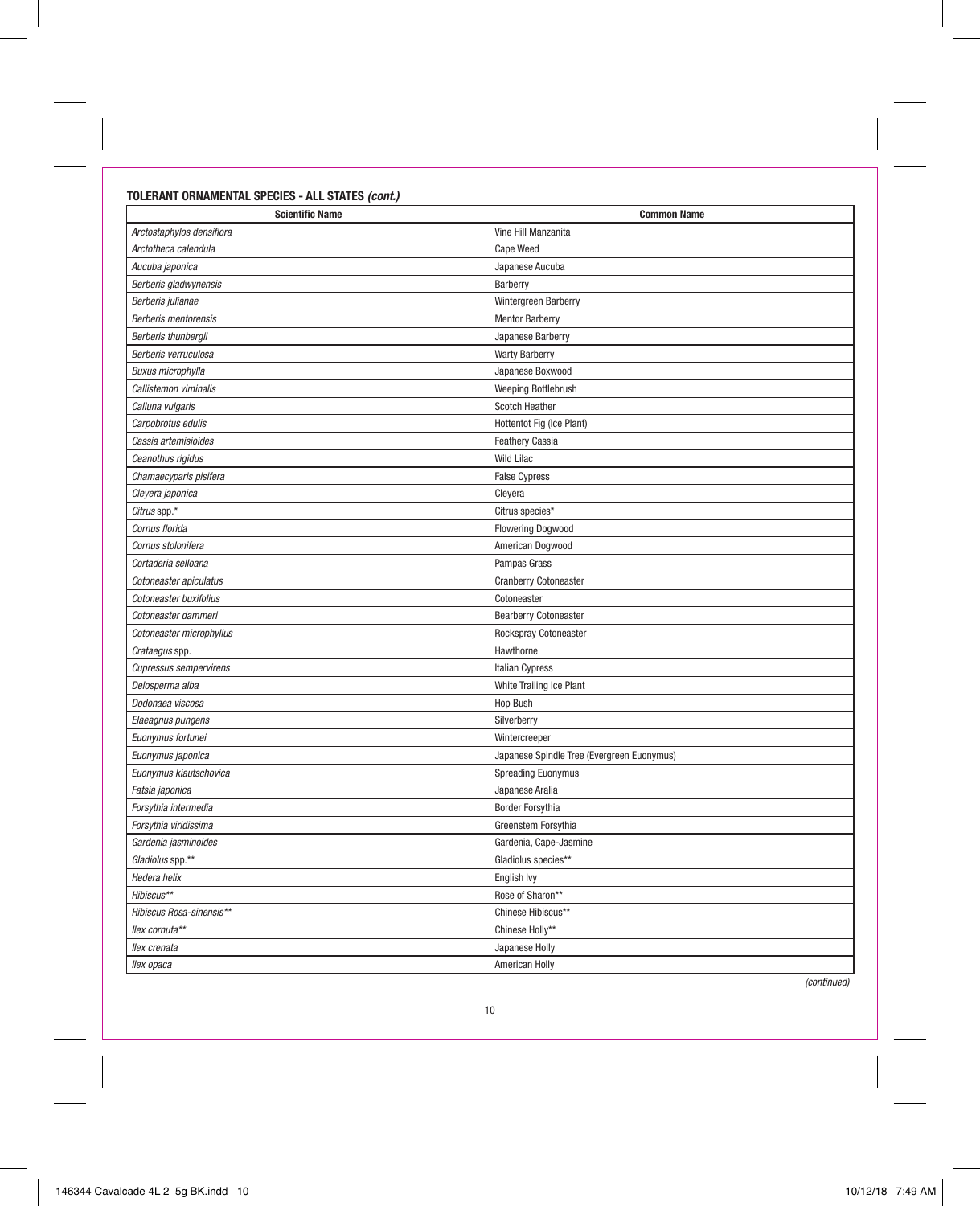# **TOLERANT ORNAMENTAL SPECIES - ALL STATES (cont.)**

| <b>Scientific Name</b>  | <b>Common Name</b>                             |
|-------------------------|------------------------------------------------|
| llex pernyi             | Holly                                          |
| llex vomitoria          | <b>Yaupon Holly</b>                            |
| Iris spp.**             | Iris species**                                 |
| Jasminum nudiflorum     | Winter Jasmine                                 |
| Juniperus chinensis     | Chinese Juniper                                |
| Juniperus conferta      | Shore Juniper                                  |
| Juniperus horizontalis  | Creeping Juniper                               |
| Juglans spp.*           | Walnut*                                        |
| Justicia brandegeana    | Shrimp Plant                                   |
| Lagerstroemia indica    | <b>Crape Myrtle</b>                            |
| Ligustrum amurense      | Amur Privet                                    |
| Ligustrum japonicum     | Japanese Privet                                |
| Ligustrum lucidum       | Glossy Privet (wax-leaf)                       |
| Liriope muscari         | <b>Big Blue Lilyturf</b>                       |
| Lonicera japonica       | Japanese Honeysuckle                           |
| Lonicera tatarica       | <b>Tatarian Honeysuckle</b>                    |
| Magnolia spp.**         | Magnolia species**                             |
| Malephora luteola       | Ice Plant                                      |
| Malus spp.*             | Crabapple*                                     |
| Nandina domestica       | <b>Heavenly Bamboo</b>                         |
| Narcissus spp.**        | Narcissus species**                            |
| Nerium spp.             | Oleander                                       |
| Olea europaea*          | Olive*                                         |
| Ophiopogon japonicus**  | Mondo Grass**                                  |
| Osteospermum fruticosum | <b>Trailing African Daisy</b>                  |
| Oxydendrum arboreum     | Sourwood                                       |
| Persea americana*       | Avocado*                                       |
| Photinia fraseri        | Frasier's Photinia (Redtip)                    |
| Picea spp.**            | Spruce species** (Colorado Blue, Norway, etc.) |
| Pieris japonica         | Lily-of-the-Valley Shrub                       |
| Pinus brutia            | <b>Calabrian Pine</b>                          |
| Pinus canariensis       | Canary Island Pine                             |
| Pinus elliottii         | Slash Pine                                     |
| Pinus halepensis        | Aleppo Pine                                    |
| Pinus nigra             | <b>Austrian Black Pine</b>                     |
| Pinus palustris         | <b>Longleaf Pine</b>                           |
| Pinus radiata           | <b>Monterey Pine</b>                           |
| Pinus strobus           | <b>Eastern White Pine</b>                      |
| Pinus sylvestris        | Scotch Pine                                    |
| Pinus taeda             | <b>Loblolly Pine</b>                           |
| Pinus thunbergiana      | Japanese Black Pine                            |
| Pinus virginiana        | Virginia Pine                                  |
| Pistacia spp.*          | Pistachio*                                     |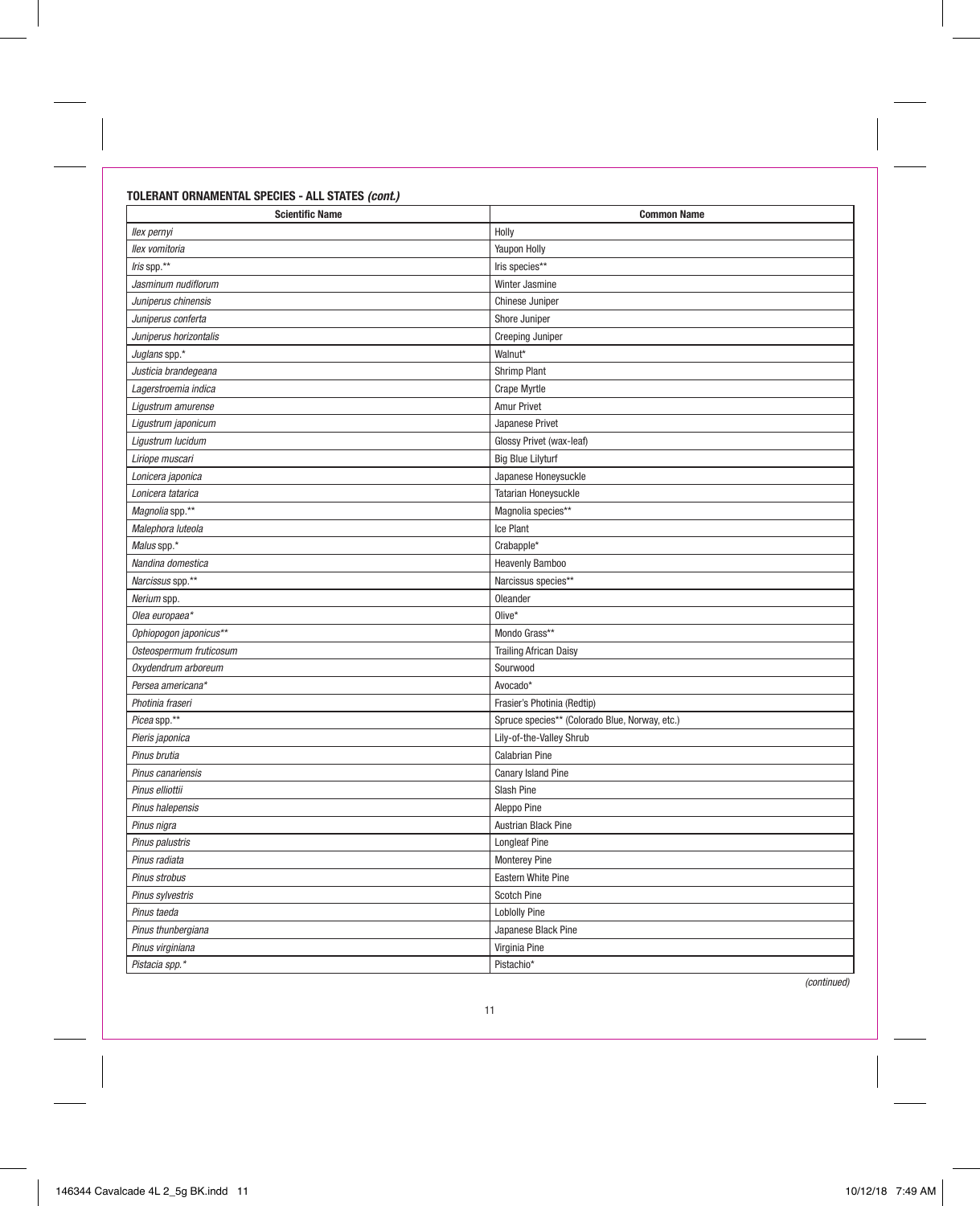# **TOLERANT ORNAMENTAL SPECIES - ALL STATES (cont.)**

| <b>Scientific Name</b>          | <b>Common Name</b>                                            |
|---------------------------------|---------------------------------------------------------------|
| Pittosporum rhombifolium        | Queensland Pittosporum                                        |
| Pittosporum tobira              | Japanese Pittosporum                                          |
| Podocarpus macrophyllus         | Japanese Yew                                                  |
| Prunus laurocerasus             | <b>English Laurel</b>                                         |
| Prunus spp.*                    | Almond, Apricot, Nectarine, Peach, Plum, and Prune*           |
| Pseudotsuga menziesii***        | Douglas Fir***                                                |
| Pyracantha coccinea             | Firethorn, Scarlet                                            |
| Pyracantha fortuneana           | Firethorn                                                     |
| Pyracantha koidzumii            | Firethorn                                                     |
| Pyrus spp.                      | Bradford Pear spp.                                            |
| Quercus rubra                   | Oak species                                                   |
| Rhaphiolepis indica             | Indian Hawthorne                                              |
| Rhododendron (including Azalea) | 'Coral Bells' 'Formosa' 'Hino-crimson' 'PJM' 'Roseum Elegans' |
| Rosa banksiae                   | Lady Bank's Rose                                              |
| Rosmarinus officinalis*         | Rosemary*                                                     |
| Rumohra adiantiformis           | Leatherleaf Fern                                              |
| Santolina virens                | Lavender Cotton                                               |
| Sedum album                     | Stonecrop                                                     |
| Syzygium paniculatum            | Japanese Boxcherry                                            |
| Taxus cuspidata                 | Japanese Yew                                                  |
| Taxus media                     | Yew                                                           |
| Trachelospermum asiaticum       | Star Jasmine                                                  |
| Tsuga canadensis                | Canada Hemlock                                                |
| Tulipa spp.                     | Tulip species                                                 |
| Viburnum japonicum              | Japanese Viburnum                                             |
| Viburnum odoratissimum          | Sweet Viburnum                                                |
| Viburnum plicatum               | Japanese Snowball                                             |
| Viburnum rigidum                | Canary Island Viburnum                                        |
| <b>Viburnum tinus</b>           | Laurustinus                                                   |
| Viburnum trilobum               | Cranberry Bush*                                               |
| Viburnum wrightii               | Leatherleaf Viburnum                                          |
| Vinca major                     | Vinca                                                         |
| Vinca minor                     | <b>Dwarf Periwinkle</b>                                       |
| Vitis spp.*                     | Grape*                                                        |
| Weigela florida                 | Old Fashioned Weigela                                         |
| Yucca aloifolia                 | Spanish Bayonet                                               |
| Yucca filamentosa               | Yucca, Adam's Needle                                          |

\*Do not use on food producing trees, vines, or plants. \*\*Not for use on container grown plants. \*\*\*Use on landscape ornamentals only.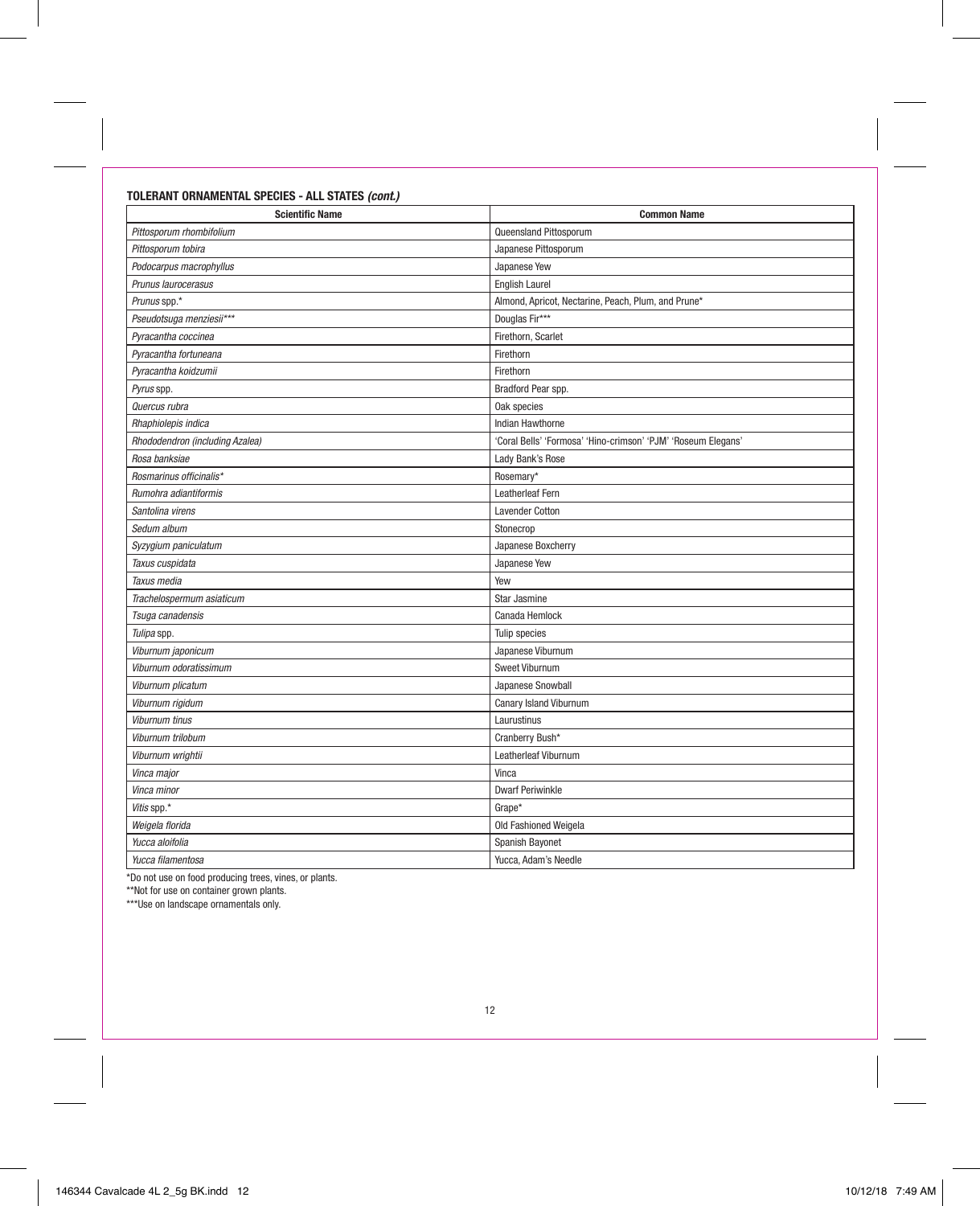# **TOLERANT ORNAMENTAL SPECIES/VARIETIES - ALL STATES EXCEPT CA**

| <b>Scientific Name</b>            | <b>Common Name</b>                                 |
|-----------------------------------|----------------------------------------------------|
| Abelia grandiflora                | Abelia, Sherwood                                   |
| Achillea spp.                     | Yarrow, King Edward                                |
| Agapanthus orientalis             | Agapanthus                                         |
| Akebia quintata                   | Five-Leaf or Chocolate Vine                        |
| Allium cernuum                    | Lady's Leek, Nodding Onion                         |
| Anemone hvbrida                   | Japanese Anemone                                   |
| Aquilegia spp.                    | Aquilegia, Red and Gold                            |
| Artemisia spp.                    | Wormwood, Silver Mound and Castle                  |
| Aster spp.                        | Aster, Bonny Blue, Purple Dome                     |
| Aster X frikartii                 |                                                    |
| Athyrium filix-femina             | Lady Fern                                          |
| Begonia spp.                      | Fibrous Begonia, Hardy Grandis                     |
| Bergenia cordifolia               |                                                    |
| Boltonia asteroides               | Snowbank                                           |
| Bougainvillea spp.                | Bougainvillea                                      |
| Buddleia davidii                  | Butterfly Bush (Dwarf Blue); Royal Red             |
| Callistemon citrinus              | Crimson Bottlebrush                                |
| Campanula carpatica               | <b>Tussock Bellflower (White Clips)</b>            |
| Campsis X tagliabuana             | Trumpet Creeper, Trumpet Flower; Madam Galen       |
| Ceratostigma plumbaginoides       |                                                    |
| Chrysanthemum nipponicum          | Nippon Daisy                                       |
| Coreopsis spp.                    | Coreopsis (Calliopsis), Early Sunrise and Moonbeam |
| Crocosmia spp.                    | Lucifer                                            |
| Delosperma spp.                   | Cooperi Pink                                       |
| Delphinium spp.                   | Larkspur; Blue Elf                                 |
| Dianthus deltoides                | Dianthus; Maiden Pinks 'Zing'                      |
| Dianthus gratianopolitanus        | <b>Cheddar Pink</b>                                |
| Echinacea purpurea                | Coneflower, Purple; Magnus                         |
| Forsythia suspensa                | Weeping Forsythia                                  |
| Gaillardia spp.                   | Blanket Flower; 'Goblin'                           |
| Gaura spp.                        | Bee blossom                                        |
| Gentiania dahurica                | Dahurian Gentian                                   |
| Geranium cinereum                 | Cranesbill                                         |
| Gypsophila repens                 | Baby's Breath                                      |
| Helianthemum spp.                 | Sunrose                                            |
| Hemerocallis spp.                 | Daylily; Aztec Gold, Stella De Oro, Tender Love    |
| Heucherella spp.                  | Coral Bell; Bridget Bloom                          |
| Hibiscus spp.                     | Mallow; Disco Bell White                           |
| Hosta plantaginea                 | Hosta, Plantain Lily (Fragrant)                    |
| Hosta sieboldiana                 | Hosta, 'Seersucker'                                |
| Houttuynia cordata var. variegata |                                                    |
| Hydrangea macrophylla             | <b>Bigleaf Hydrangea</b>                           |
| Inula ensifolia                   | Swordleaf, inula                                   |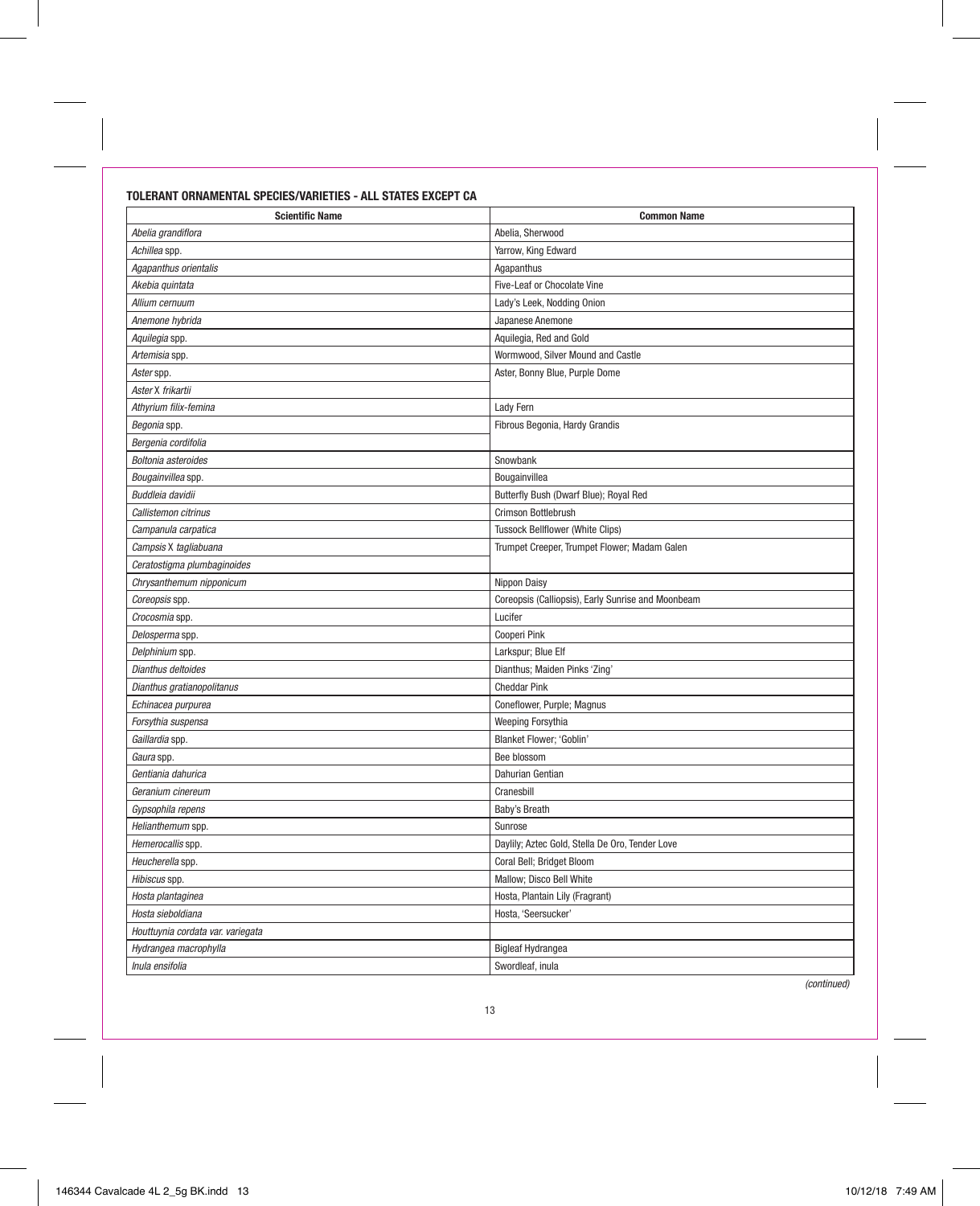# **TOLERANT ORNAMENTAL SPECIES/VARIETIES - ALL STATES EXCEPT CA (cont.)**

| <b>Scientific Name</b>                         | <b>Common Name</b>                                                                                       |
|------------------------------------------------|----------------------------------------------------------------------------------------------------------|
| Iris ensata                                    | Sword-Leaved Iris; Jodlesong                                                                             |
| Iris siberica                                  | Siberian Iris; Cabernet                                                                                  |
| Juniperus davurica                             | Parsoni                                                                                                  |
| Lagerstromia indica x fauriei                  | Crape Myrtle; Tuscarora                                                                                  |
| Lantana montevidensis                          | Weeping Lantana                                                                                          |
| Lavender spp.                                  | Lavender; Munstead                                                                                       |
| Leontopodium alpinum Ligustrum sinense         | <b>Edelweiss Chinese Privet; Variegated</b>                                                              |
| Lilium spp.                                    | Lily; Jazz                                                                                               |
| Liriope muscari var. variegata                 | Liriope, Variegated                                                                                      |
| Liriope spicata                                | Liriope, Creeping                                                                                        |
| Lobelia cardinalis                             | Cardinal Flower, Indian Pink                                                                             |
| Loropetalum chinense                           | Burgundy                                                                                                 |
| Lythrum spp.                                   | Loosestrife: Modern Pink                                                                                 |
| Miscanthus sinensis**                          | Yaku Jima**, Silberfeder**                                                                               |
| Oenothera missourensis                         | <b>Evening Primrose</b>                                                                                  |
| Osmanthus heterophyllus                        | Osmanthus (False Holly); Gulf Tide                                                                       |
| Paeonia suffruticosa                           | <b>Tree Peonv</b>                                                                                        |
| Pennisetum setaceum** Perovskia atriplicifolia | Fountaingrass (Dwarf)**                                                                                  |
| Physostegia virginiana                         | Dragonhead, False; Vivid                                                                                 |
| Quercus shumardii                              | Oak; Shumard's Red                                                                                       |
| Raphiolepis umbellata                          | Yedda Hawthorne                                                                                          |
| Rhododendron (including Azalea)                | 'Delaware Valley White' 'Flame Creeper' 'Girard Crimson' 'George L. Tabor' 'Wakeiebisu'<br>'White Gumpo' |
| Rudbeckia spp.                                 | Black-Eyed Susan; Goldstrum                                                                              |
| Saxifraga spp.                                 | Saxifrage; Purple Dome                                                                                   |
| Scabiosa spp.                                  | <b>Pincushion Flower</b>                                                                                 |
| Sedum cauticola                                | Stonecrop; Lidakense                                                                                     |
| Sedum dasyphyllum                              | Stonecrop                                                                                                |
| Sedum spurium                                  | Stonecrop; Dragon's Blood                                                                                |
| Spiraea bumalda                                | Spirea; Anthony Waterer                                                                                  |
| Syzygium paniculatum                           | Australian Brushcherry                                                                                   |
| Teucrium spp.                                  | Germander                                                                                                |
| Thalictrum dipterocarpum                       | Meadow Rue                                                                                               |
| Veronica spp.                                  | Veronica, Speedwell; Sunny Border                                                                        |
| Viburnum suspensum                             | Arrowwood Viburnum                                                                                       |

\*\*Not for use on container grown plants.

# **NEW PLANTINGS, REPLANTING AND ROTATIONAL PLANTINGS**

Nursery, landscape, or non-cropped land areas treated with this product should be rotated only to ornamental species listed on this label for 1 year following application unless the following test has shown species safety:

Before planting a species not listed on this label, it is recommended that several test strips of an indicator plant such as wheat, sorghum or corn be sown into the treated area. If the indicator plants germinate and grow normally to a height of 12 inches with normal root development, it is safe to plant.

In areas disturbed by new plantings or replanting of labeled species, it may be necessary to retreat exposed soil to maintain satisfactory weed control, but do not apply more than 48 fl.oz./A per year.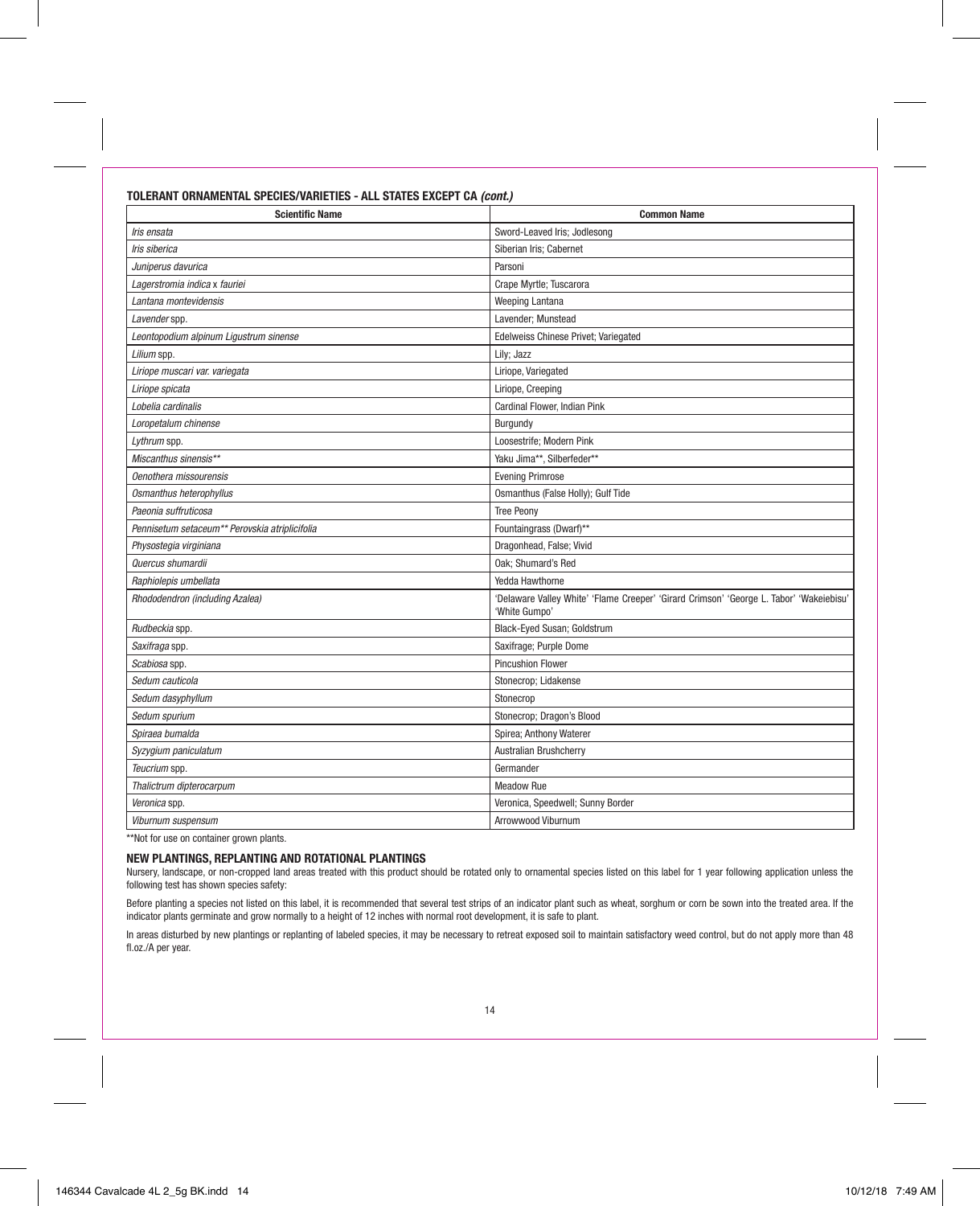# **STORAGE AND DISPOSAL**

Do not contaminate water, food, or feed by storage or disposal.

## **Pesticide Storage**

Keep container tightly closed when not in use. Do not store near seeds, fertilizers, or foodstuffs. Keep away from heat and flame.

## **Pesticide Disposal**

Open dumping is prohibited. Waste resulting from the use of this product must be disposed of on site or at an approved waste disposal facility. Rinse spray equipment. Pesticide wastes are acutely hazardous. Improper disposal of excess pesticide, spray mixture, or rinsate is a violation of Federal law. If these wastes cannot be disposed of as described above, contact your State Pesticide or Environmental Control Agency, or the Hazardous Waste Representative at the nearest EPA Regional Office for guidance.

# **Container Handling**

**Non-refillable container.** Do not reuse or refill this container. Offer for recycling if available. Triple rinse container (or equivalent) promptly after emptying.

Triple rinse as follows: Empty the remaining contents into application equipment or a mix tank. Drain for 10 seconds after the flow begins to drip. Fill the container 1/4 full with water and recap. Shake for 10 seconds, Pour rinsate into application equipment or a mix tank or store rinsate for later use and disposal. Drain for 10 seconds after the flow begins to drip. Repeat this procedure two more times. Offer for recycling, if available, or puncture and dispose of in a sanitary landfill, or by incineration.

# **DO NOT USE CONTAINERS FOR THE STORAGE OF FOOD, FEED, OR DRINKING WATER!**

# **WARRANTY AND LIMITATION OF DAMAGES**

**CONDITIONS OF SALE:** To the extent consistent with applicable law, Sipcam Agro USA, Inc. warrants that this product conforms to the chemical description on the label and is reasonably fit for the purposes stated on the label when used in accordance with the directions under normal conditions of use. This warranty does not extend to the use of this product contrary to label instructions, or under abnormal use conditions, or under conditions not reasonably foreseeable to Sipcam Agro USA, Inc. TO THE EXTENT CONSISTENT WITH APPLICABLE LAW, SIPCAM AGRO USA, INC. DISCLAIMS ALL OTHER WARRANTIES, EXPRESS OR IMPLIED, INCLUDING ANY WARRANTY OF FITNESS OR MERCHANTABILITY. TO THE EXTENT CONSISTENT WITH APPLICABLE LAW, SIPCAM AGRO USA, INC. SHALL NOT BE LIABLE FOR CONSEQUENTIAL, SPECIAL, OR INDIRECT DAMAGES RESULTING FROM THE USE OR HANDLING OF THIS PRODUCT, AND SIPCAM AGRO USA, INC.'S SOLE LIABILITY AND BUYER'S AND USER'S EXCLUSIVE REMEDY SHALL BE LIMITED TO THE REFUND OF THE PURCHASE PRICE. BUYER AND USER ACKNOWLEDGE AND ASSUME ALL RISKS AND LIABILITY RESULTING FROM HANDLING, STORAGE AND USE OF THIS PRODUCT. SIPCAM AGRO USA, INC. DOES NOT AUTHORIZE ANY AGENT OR REPRESENTATIVE TO MAKE ANY OTHER WARRANTY, GUARANTEE OR REPRESENTATION CONCERNING THIS PRODUCT.